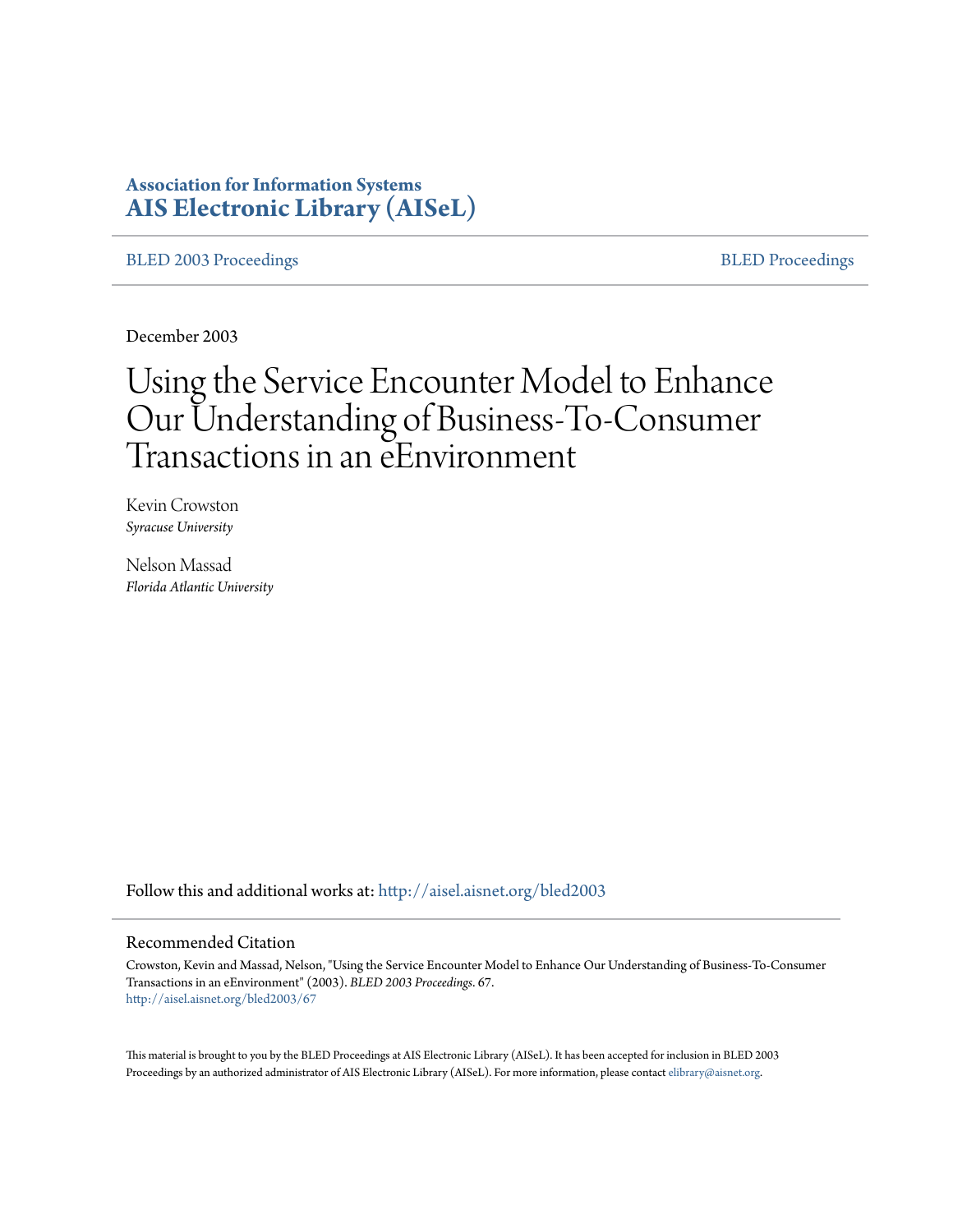## **16th Bled eCommerce Conference**

#### **eTransformation**

Bled, Slovenia, June 9 – 11, 2003

# **Using the Service Encounter Model to Enhance Our Understanding of Business-To-Consumer Transactions in an eEnvironment**

#### **Nelson Massad**

Florida Atlantic University, United States<sup>\*</sup> NMassad@syr.edu

#### **Kevin Crowston**

Syracuse University, United States Crowston@syr.edu

#### **Abstract**

*The aim of this paper is to provide an alternative perspective to enhance our understanding of the transactions between customers and service providers in an electronic environment. The service encounter literature is well established in the Marketing field and provides an alternative model to explore online business-toconsumer transactions. The taxonomy of antecedents of satisfaction developed from this model has been tested over time, across respondents (i.e., customers' perspective vs. employees' perspective), and across different settings. This taxonomy, however, has been mostly restricted to the bricks-and-mortar environment. Based on the analysis of a pretest sample of customer-reported online experiences, the taxonomy has the potential to enhance our understanding of business-to-consumer online transactions. The next step is to carry out a complete study in order refine the taxonomy to account for the electronic context.* 

### **1. Introduction**

During the last few years, the Internet and the World Wide Web (referred to hereafter as the Web) have changed the way customers and service providers have traditionally conducted business. This change has manifested itself in the explosive growth of electronic commerce, the use of the Internet and the Web to enable commercial

l

<sup>\*</sup> Starting Fall 2003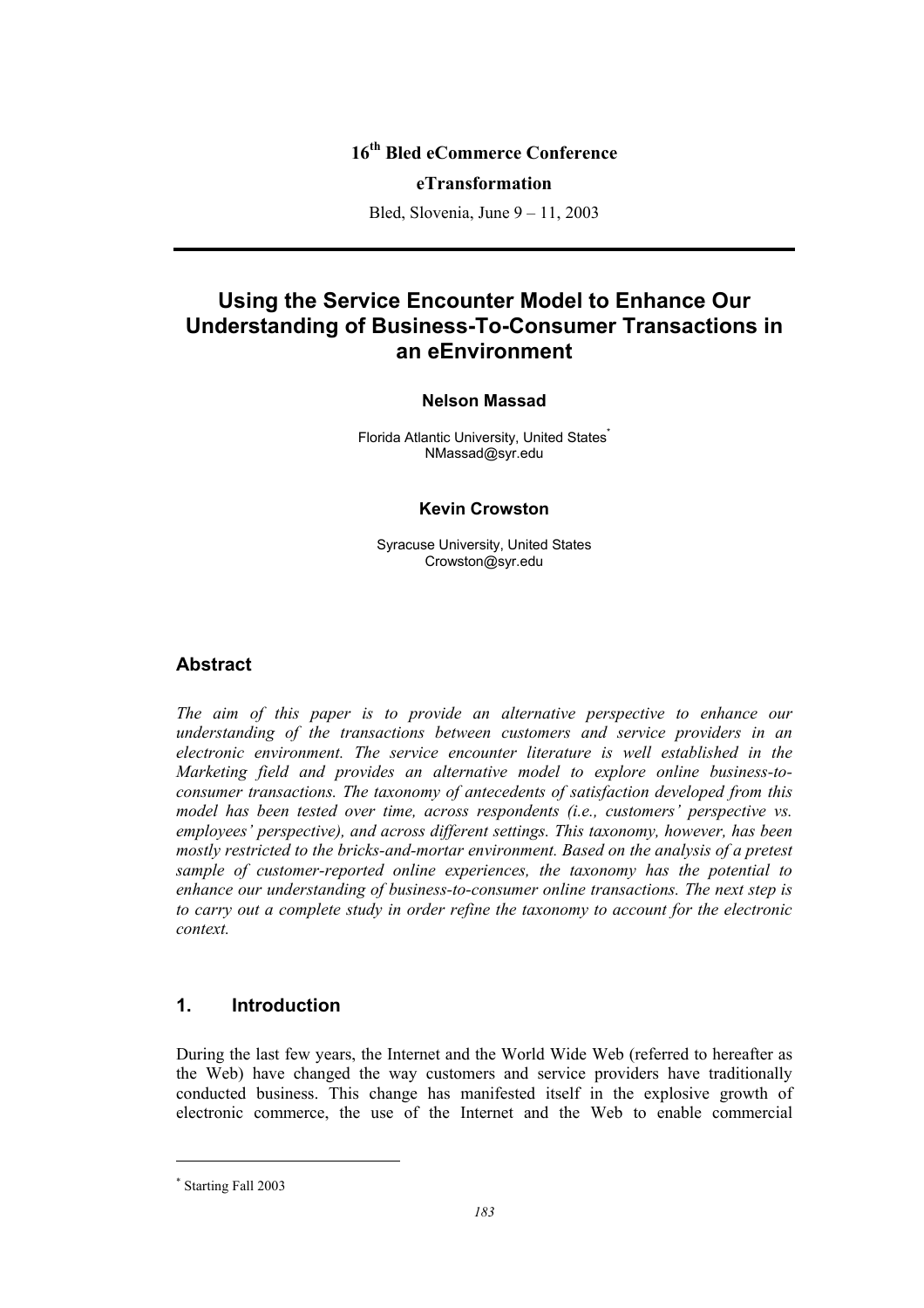transactions between and among organizations and customers (Laudon & Traver, 2002). According to Boston Consulting Group, Web-based business-to-consumer (B2C) sales will increase to \$168 billion by 2005 (www.nua.ie, 2001). Similarly, Forrester Research projects the sales to reach \$184 billion by the year 2004 while Gartner Group's Dataquest found that B2C sales are expected to reach \$147 billion by the year 2003 (Cyberatlas, 1999).

The Internet and the Web have empowered customers to access vast amounts of information about a wide range of products and services across different service providers. Customers also have the opportunity to conduct business with a wide number of service providers without being restrained spatially or temporally. As the number of purely online start-up businesses (e.g., Amazon.com, eBay.com, CDNow.com) increases and organizations complement their existing business (e.g., Barnes & Nobles, Egghead, Gap, Wal-Mart) by "going online," it is important to understand how the transactions between customers and service providers is affected on the Web.

Researchers have investigated various aspects of this electronic environment, including online buying and shopping behaviors (e.g., Li, Kuo, & Russell, 1999), online consumer trust (e.g., Hoffman et al., 1999; Javenpaa & Tractinsky, 1999), impacts of electronic commerce on local communities (e.g., Steinfield  $&$  Whitten, 1999), and Web interfaces (e.g., Lohse & Spiller, 1999). There is also a growing stream of research that has investigated the quality of services rendered to customers on the Web, including esatisfaction with online shopping in general (Szymanski & Hise, 2000), satisfaction with self-service technologies including Internet-based ones (Meuter et al., 2000), e-service quality (Zeithaml et al., 2000), the development of the WebQual instrument (Barnes  $\&$ Vidgen, 2001), and the development of the SITEQUAL instrument (Yoo & Donthu, 2001).

Although this growing body of research is insightful, it does little to explain the quality of the interactions between customers and service providers during an individual transaction. To partially fill this gap, this paper proposes a framework to enhance our understanding of the transactions between customers and service providers that take place on the Web.

## **2. Conceptual Framework**

A service encounter is defined as the period of time that a customer interacts with a service (Shostack, 1985). The definition of a service encounter is broad and includes a customer's interaction with customer-contact employees, machines, automated systems, physical facilities, and any other service provider visible elements. On the Web, customers engage in service encounters with businesses by visiting their Web site, navigating through it, searching for product and service information, communicating with customer service representatives, and perhaps purchasing a product and/or service.

Researchers (e.g., Czepiel, 1990; Gronroos, 1990; Mohr & Bitner, 1995; Collier & Meyer, 1998) believe that the quality of the interaction between customers and service providers during the service encounter is important because it is at this level where customers judge the services provided to them. They also agree that a service encounter is composed of *a service outcome* (i.e., what the customer receives during the exchange) and the *process of service delivery* (i.e., the way through which the outcome is delivered to the customer). They maintain that customer satisfaction with service encounters, also known as *transaction satisfaction*, is a combination of the customer satisfaction with the service outcome and the customer satisfaction with the process of service delivery.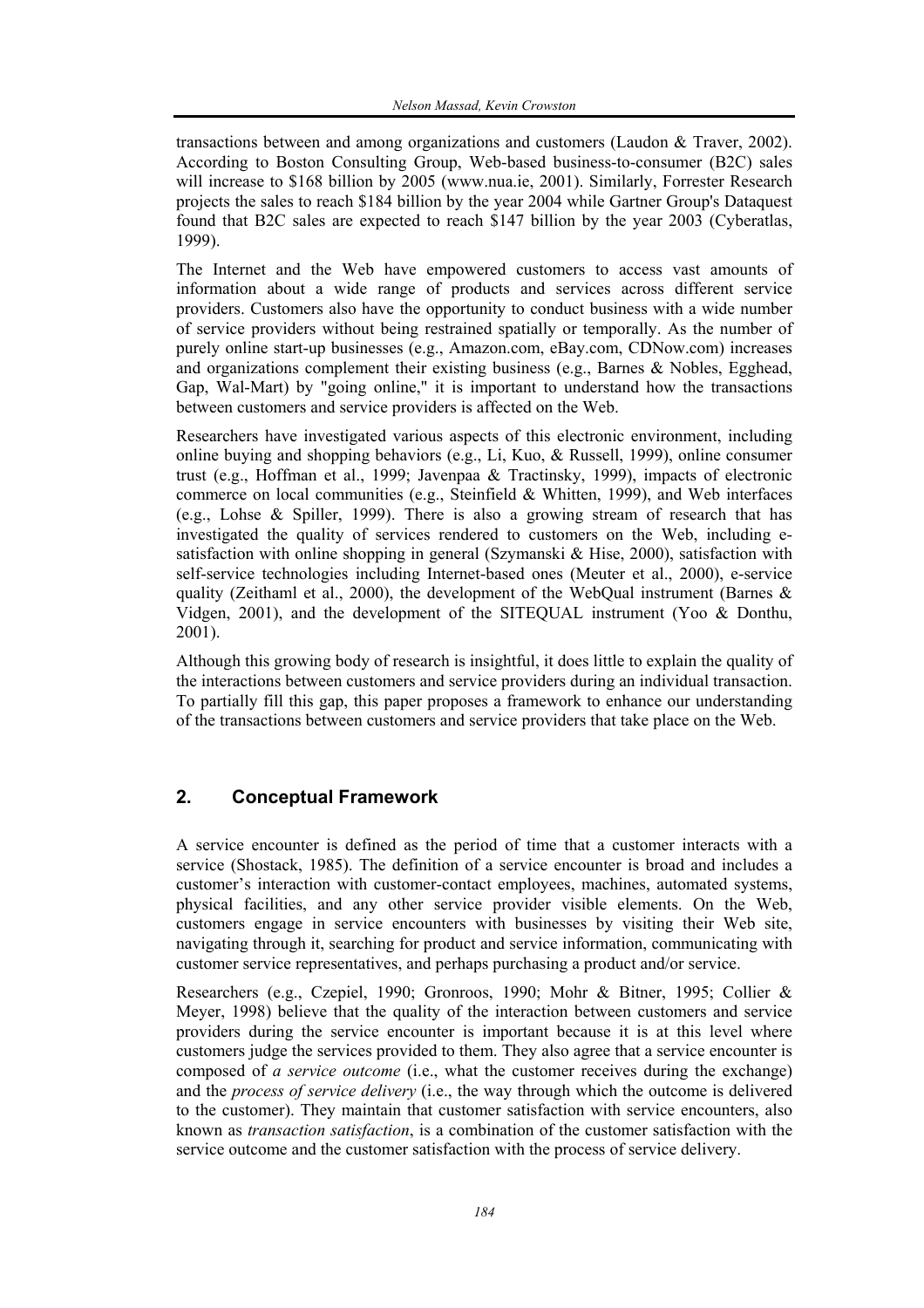Moreover, customers with multiple encounters with a service provider will develop an overall perception of service quality and, hence, an overall satisfaction or dissatisfaction with the service provider. Perceived service quality and the overall satisfaction with the firm are attitudinal constructs. These constructs are more enduring in nature when compared to the transaction satisfaction construct, which is transitory in nature. The following figure, taken from Mohr and Bitner (1995), represents the conceptual framework guiding the present study.



*Figure 1: Service Encounter Conceptual Framework* 

While perceived service quality and overall satisfaction with the firm are important concepts, they have been investigated in the electronic context and are beyond the scope of this paper. This paper will concentrate on customer transaction satisfaction with Web services (inside the box in Figure 1).

In the bricks-and-mortar context, researchers have recognized the importance of customer satisfaction because it has been empirically linked to word-of-mouth communication, repurchase intentions/behaviors, and profitability. Word-of-mouth refers to customers communicating with friends and relatives about their experiences (positive or negative) with a firm, thereby affecting the likelihood of these friends and relatives becoming potential customers of the firm. Research (e.g., Richins, 1983; Curren & Folkes, 1987; Nyer, 1999) has shown that satisfied customers engage in positive word-of-mouth communication while dissatisfied customers engage in negative word-of-mouth communication. Satisfied customers are also more likely to engage in repurchasing intentions/behaviors than dissatisfied customers (e.g., Newman & Werbel, 1973; Bearden & Teel, 1983; Oliver & Swan, 1989). All things being equal, there is evidence that suggest that service providers with higher customer satisfaction can expect higher profits than service providers with lower customer satisfaction (e.g., Anderson et al., 1994, 1997; Bernhardt et al., 2000).

Furthermore, after a series of discrete satisfying experiences with a service provider, a customer crosses into what is referred to as the loyalty stage (Oliver, 1997, 1999). Once a consumer reaches this loyalty state, a service provider is considered to have built a continuing association or bond (i.e., relationship) with the customer. Building and maintaining relationships with existing customers is very important for service providers. It is more cost effective for service providers to retain existing customers than to acquire new ones. Online service providers lose \$20 to \$80 on each customer the first year because of the high cost of acquiring a customer, but can make up for the loss in the long run by retaining loyal customers (Reichheld & Schefter, 2000). Online service providers can spend up to 2.5 times more than their bricks-and-mortar counterparts to acquire new customers (Kenny & Marshall, 2000). Furthermore, loyal customers engage in positive word-of-mouth communication and repurchase behavior, which means more revenue for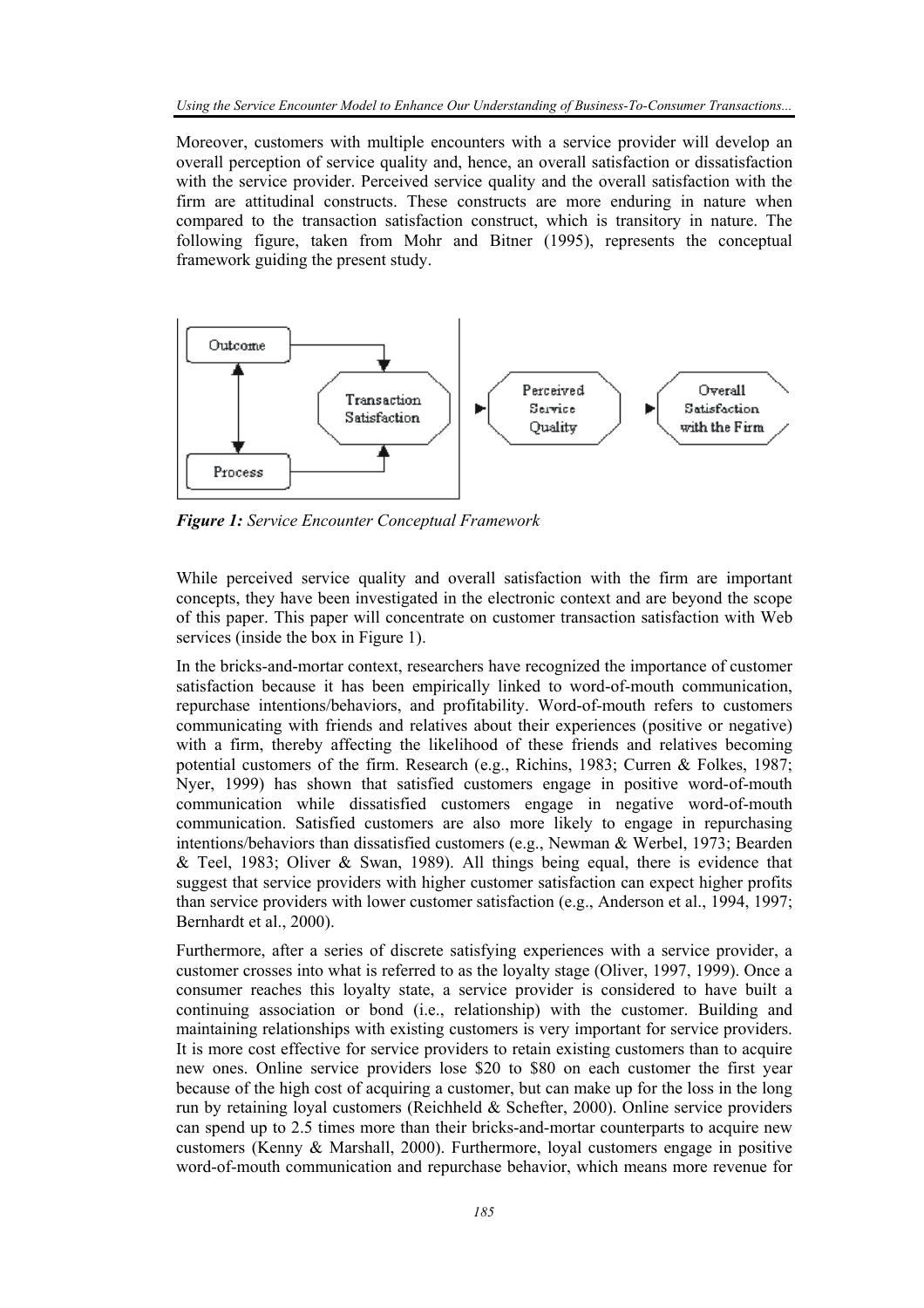the service provider in the long run (Morgan & Hunt, 1994; Sheth & Parvatiyar, 1995; Reichheld & Teal, 1996).

Realizing the importance of satisfying customers, businesses have devised mechanisms to elicit customer feedback on the products and services offered to them. Feedback of customer satisfaction/dissatisfaction allows service providers to tailor their products and services to meet their customers' preferences and wants. Meeting customers' preferences and wants definitely plays a role in the service provider's ability to stay in business. Customer satisfaction has been recognized as an important concept in the bricks-andmortar environment, and it is perhaps more vital for the survival of online businesses.

#### **3. Literature Review**

In one of the earliest studies of service encounters, Bitner and colleagues (1990) sought to identify the antecedents of customer satisfaction with service encounters in the airline, hotel, and restaurant industries from the customer's perspective. They identify three major categories and 12 subcategories as antecedents of customer satisfaction with the airline, hotel, and restaurant industries. These categories were tested for robustness and validity across different industries: auto care/repair, financial services, educational services, health care, real estate (Gremler & Bitner, 1992), retail setting (Kelley et al., 1993), information technology help desks (Heckman & Guskey, 1998), and the gaming industry (Johnson, 1999).

| . , .<br>Category                                           | Subcategory                                                                                                                                                                                                                  |
|-------------------------------------------------------------|------------------------------------------------------------------------------------------------------------------------------------------------------------------------------------------------------------------------------|
| 1. Employee response to service<br>delivery system failures | A. Response to unavailable service<br>B. Response to unreasonably slow service<br>C. Response to other core service failures                                                                                                 |
| 2. Employee response to customer<br>needs and requests      | A. Response to "special needs" customers<br>B. Response to customer preferences<br>C. Response to admitted customer error<br>D. Response to potentially disruptive<br>others                                                 |
| 3. Unprompted and unsolicited<br>employee actions           | A. Attention paid to customer<br>Truly out-of-the-ordinary employee<br>B.<br>behavior<br>C. Employee behaviors in the context of<br>cultural norms<br>D. Gestalt evaluation<br>E. Performance under adverse<br>circumstances |

*Table 1: Antecedents of Customer Satisfaction with Service Encounters (Bitner et al., 1990).* 

The taxonomy has also been tested across respondents: the employee's perspective as opposed to the customer's perspective (Mohr & Bitner, 1995). The taxonomy has also been tested using a different classification scheme from the one used in the original study (Heckman & Guskey, 1998). The findings of these studies support the validity and robustness of the three major categories in the taxonomy. The subcategories, however, have been different and dependent on the context. The following table presents the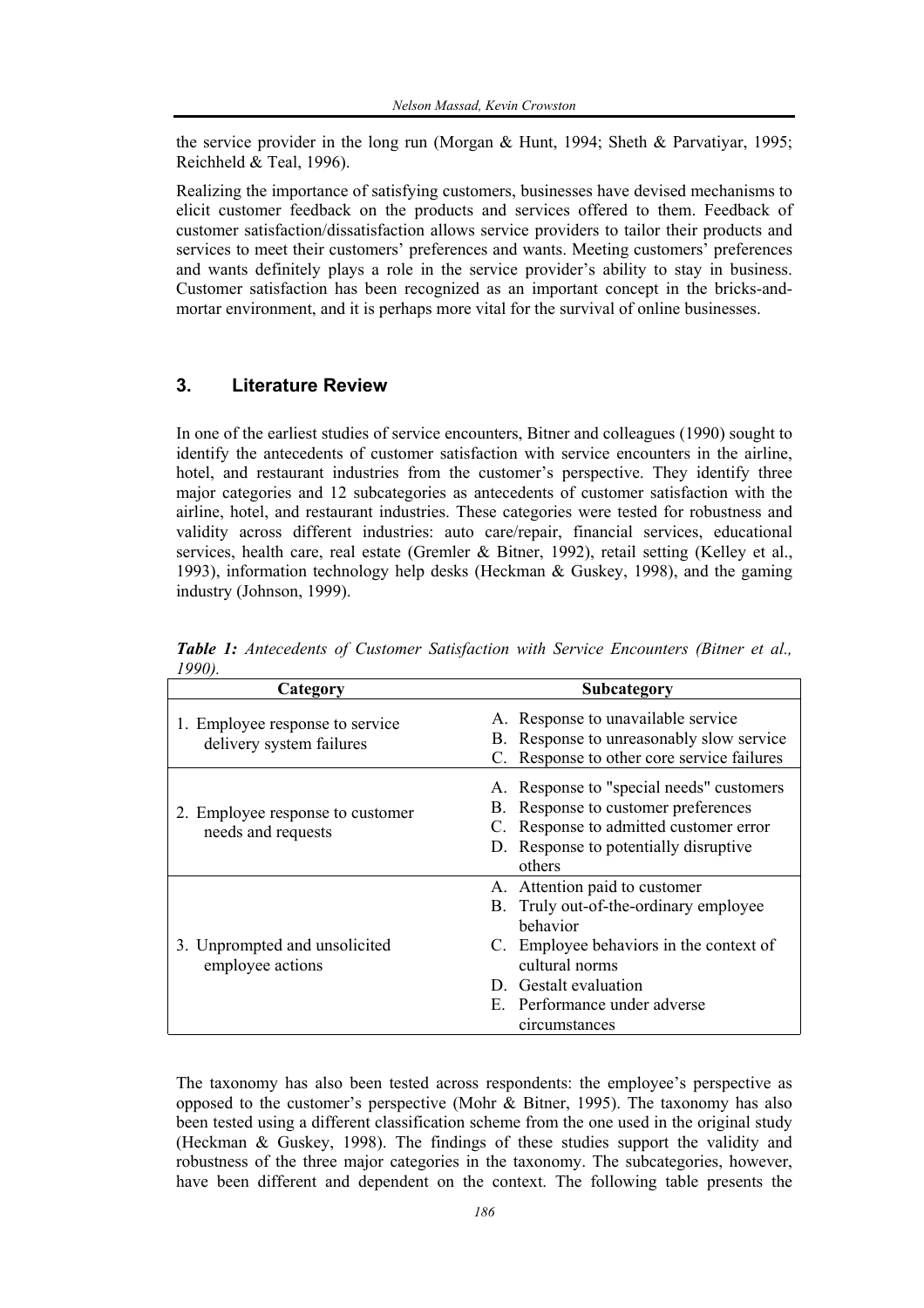general categories and subcategories of the antecedents of customer satisfaction with service encounters.

Analysis of pretest data showed the potential of the service encounter model to enhance our understanding of the transactions between customers and service providers on the Web. The three major categories can be used as a preliminary taxonomy to investigate the antecedents of customer satisfaction with electronic service encounters. The categories, however, are not comprehensive, and the subcategories need to be refined to account for the electronic context. Pretest data analysis, for instance, showed that the design and features of a retailer's Web site have an influence on customers' experience. Furthermore, the factor of *trust* appears to influence customers' experience. These two categories, Web site design and trust, are not accounted for in the taxonomy.

## **4. Method and Procedure**

Service encounter studies have traditionally collected data using the critical incident elicitation technique. The critical incident technique is a systematic procedure for collecting events and behaviors that lead to the success or failure of a specific task (Flanagan, 1954; Ronan & Lathan, 1974; Bitner et al., 1990; Grove & Fisk, 1997). An incident is defined as an activity that is sufficiently complete in itself as to allow predictions and inferences about the person performing the act (Flanagan, 1954; Woolsey, 1986; Bitner et al., 1990). A critical incident is one that contributes significantly, positively or negatively, to the general aim of the activity (Flanagan, 1954; Bitner et al., 1990; Grove & Fisk, 1997). Data collected using the critical incident technique has proven to be valid and reliable (e.g., Andersson & Nilsson, 1964; Cormack, 1983; Housego & Boldt, 1985; Schmelzer et al., 1987; Placek & Dodds, 1988; Piercy et al., 1994; Bendtsen et al., 1999; Mallalieu, 1999; Meuter et al., 2000).

The critical incident technique has inherent qualities that make it well suited to provide explanations to the research problem expressed in this paper. The critical incident technique uses content analysis to analyze people's rich stories about favorable and unfavorable experiences. Since respondents use their own terms and language in describing specific events of their experiences, the researcher catches a glimpse of how respondents think. Nyquist and Booms (1987) call it "pure" consumer data as opposed to forcing respondents into a given framework or leading them in a given direction.

Furthermore, the critical incident technique allows the researcher to explore the complexities of the transactions between customers and service providers where it is difficult to predetermine all the variables affecting the phenomenon. In other words, the critical incident technique allows a holistic approach to collecting data that are very context dependent (Walker & Truly, 1992).

The critical incident technique also takes advantage of the fact that respondents recall more vividly incidents that were particularly satisfying or unsatisfying than incidents that were more mundane in nature. This is supported by empirical evidence (Flanagan, 1954; Stauss & Hentschel, 1992). In their study of German car dealer service, Stauss and Hentschel (1992) learned that respondents were able to recall critical incidents with dealers that dated back more than 10 years.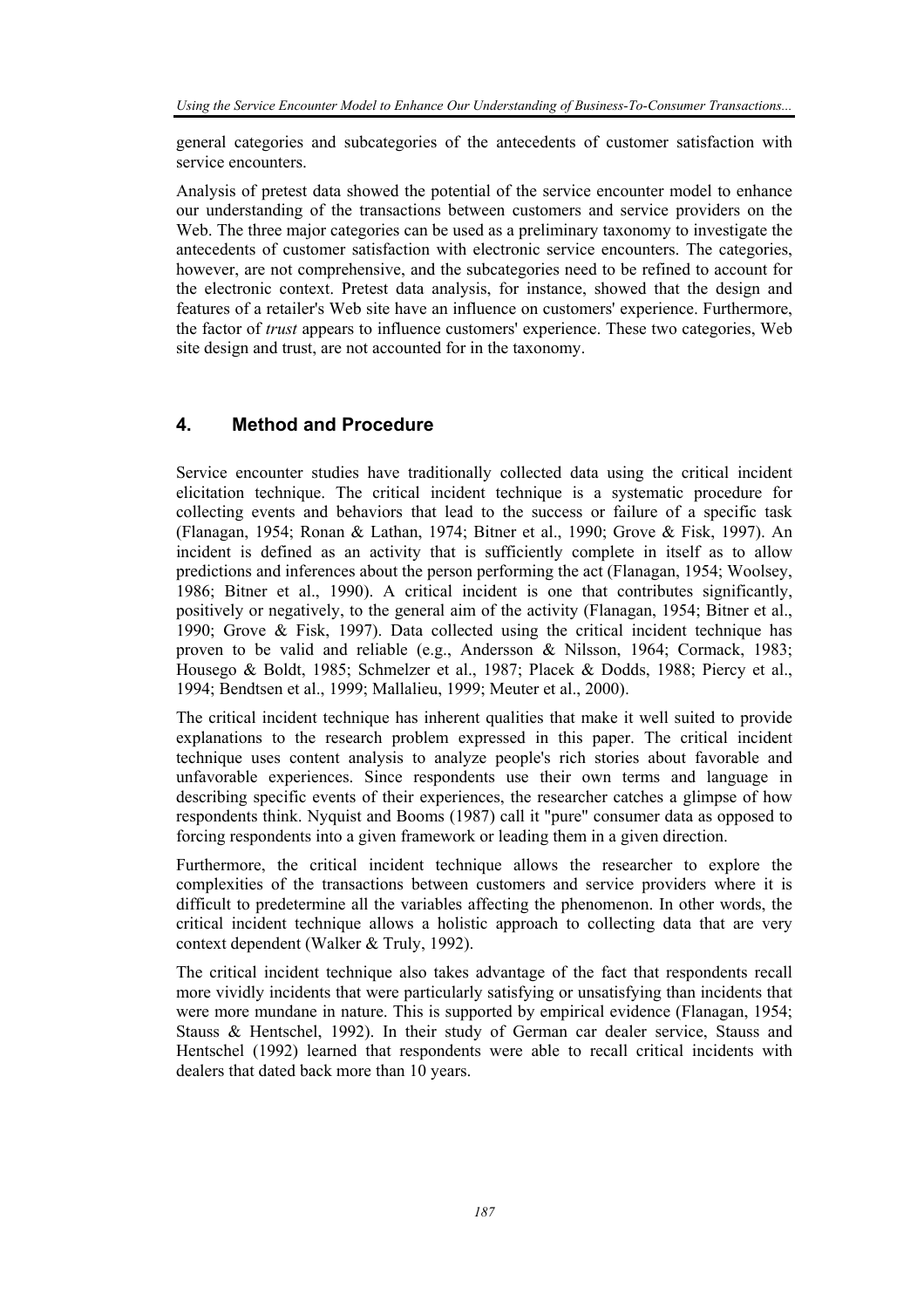#### *4.1 Questionnaire Format*

The aim of the critical incident technique is to collect very detailed descriptions or stories from respondents about a memorable experience. Researchers consequently situate their respondents in a recent memorable experience that they themselves have experienced. Researchers start by asking respondents to *think of a time when they have had what they believe to be a particularly satisfying or unsatisfying experience in the last three months with a [Web site, online purchasing, online auction, online banking, and so forth]*. Researchers then ask respondents the following questions:

- 1. How did the respondent evaluate the incident? [satisfying or unsatisfying]
- 2. When did the incident occur?
- 3. Describe the circumstances leading to the incident.
- 4. What happened exactly?
- 5. Who was involved?
- 6. How did the incident end?
- 7. Why did the respondent believe the incident to be satisfying or unsatisfying?

The purpose of the above questions is to get the respondent to provide a rich description of the incident. The respondents focus on describing the events and details of the incidents. All inferences, abstractions, and conclusions are done by the researcher (e.g., Bitner et al., 1994; Keaveney, 1995).

#### *4.2 Mode of Data Collection*

In the service encounter studies, critical incidents have generally been collected through face-to-face interviews (e.g., Bitner et al., 1994; Mohr & Bitner, 1995; Keaveney, 1995; Heckman & Guskey, 1998). Furthermore, the sample size has ranged from 500 to 700 critical incidents. Collecting critical incidents through face-to-face interviews provide researchers the ability of probing respondents in order to collect very rich and detailed data. This method of collecting data, however, requires significant resources to conduct 500-700 face-to-face interviews, including the cost and the time required to transcribe the interviews.

Alternatively, researchers can implement a self-administered Web survey in order to collect 500-700 critical incidents. Similar to the verbal accounts of critical incidents, written descriptions of critical incidents have been proven to be valid and reliable data (Andersson & Nilsson, 1964; Timpka et al., 1995; Hensing et al., 1997; Bendtsen et al., 1999). This method of collecting data may be less demanding for the researcher in terms of resources, cost, and time.

Respondents, however, tend to generate shorter and less developed written accounts as compared to verbal accounts of critical incidents (Andersson & Nilsson, 1964). To address the potential problem of shorter descriptions per respondent, researchers can increase the sample size. Researchers have access to a large target population on the Internet, given the numerous mailing lists (approximately 30,000), newsgroups (approximately 90,000), commercially available email lists, available email extractor software, and so forth.

A drawback of collecting critical incidents through self-administered questionnaire is the inability of the researcher to ask follow-up questions to obtain in-depth accounts of respondents' stories. Consequently, the potential for ambiguity and misunderstanding in interpreting the incidents may be greater than in face-to-face/telephone interviews. However, the researcher makes every attempt to design questions that are clear and capable of capturing as rich a description of customers' stories as possible.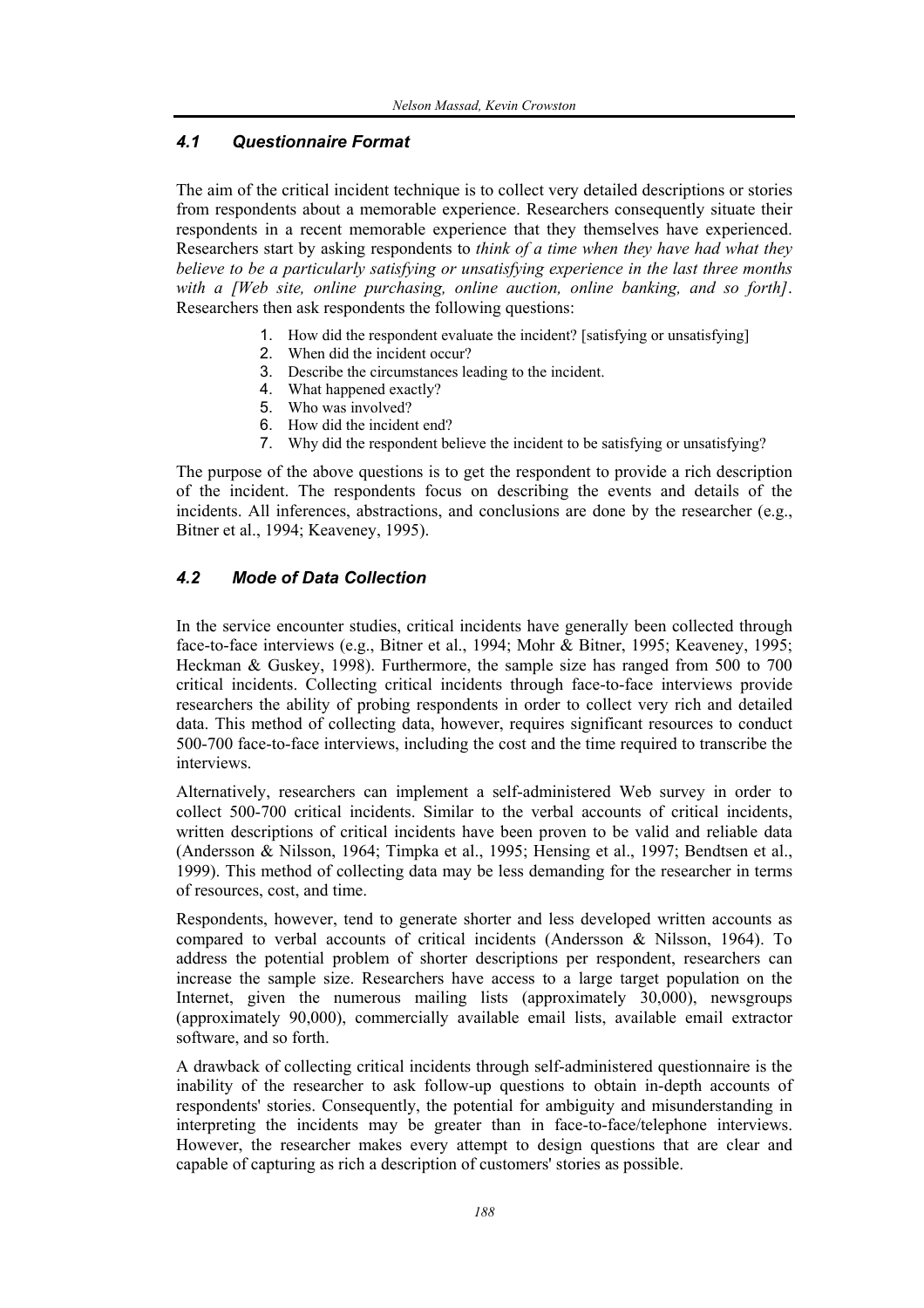#### *4.3 Data Analysis*

An analytical framework for data analysis as outlined by Miles and Huberman (1994) can be used. They explain that the framework begins by identifying the data to be analyzed, coding or tagging the data, and identifying patterns in order to provide an explanatory framework. The preliminary taxonomy drawn from the service encounter literature (see Table 1) is used as a guide in analyzing the data. Through a deductive/inductive iterative process, the researcher generates and refines categories and subcategories in the taxonomy.

The process consists of the following overlapping phases:

- An initial deductive approach to determine if each behavior, feature, event, situation, perception, and so forth described in each critical incident fits into a category of the preliminary taxonomy identified from the literature.
- An inductive approach as new categories appear and irrelevant categories will be discarded from the taxonomy as critical incidents are collected and analyzed.
- The deductive/inductive iterations will continue until saturation of categories is reached.

In order to determine that a saturation of categories or adequate coverage has occurred, Flanagan's (1954) recommendations will be followed. The researcher extracts all discrete behaviors, features, events, situations, perceptions, and so forth from a random selection of 100 incidents. If all of the behaviors, features, events, situations, perceptions, and so forth in the 100 critical incidents fit into the taxonomy, the researcher can assume that adequate coverage has been reached. If a behavior, feature, event, situation, perception, and so forth from a critical incident does not fit in any category identified in the developing taxonomy, the researcher will modify the taxonomy to accommodate the critical incident. Then, 100 new critical incidents will be randomly selected and tested on the developing taxonomy again. The researcher will repeat this process until new critical incidents do not modify or enhance the taxonomy.

## **5. Implications of Proposed Framework**

The proposed framework attempts to identify antecedents of customer satisfaction with electronic service encounters, leading to theoretical and practical implications. From a theoretical perspective, this model provides a deeper understanding of the online transactions between customers and service providers. The well-established taxonomy in the bricks-and-mortar environment can be enhanced to account for the electronic context. This enhanced taxonomy can be tested for validity and robustness by investigating various types of online services. Once a valid and robust taxonomy is achieved, it will specifically identify events and behaviors that are the sources of satisfaction or dissatisfaction with online service providers.

Moreover, this framework has the potential to contribute to the area of customer relationship management. By identifying the antecedents of customer satisfaction with electronic service encounters, online service providers will be able to consistently satisfy their customers in order to establish and maintain enduring relationships.

From a practical perspective, the specific events and behaviors identified in the taxonomy can be used by online service providers to design better online systems. Respondents will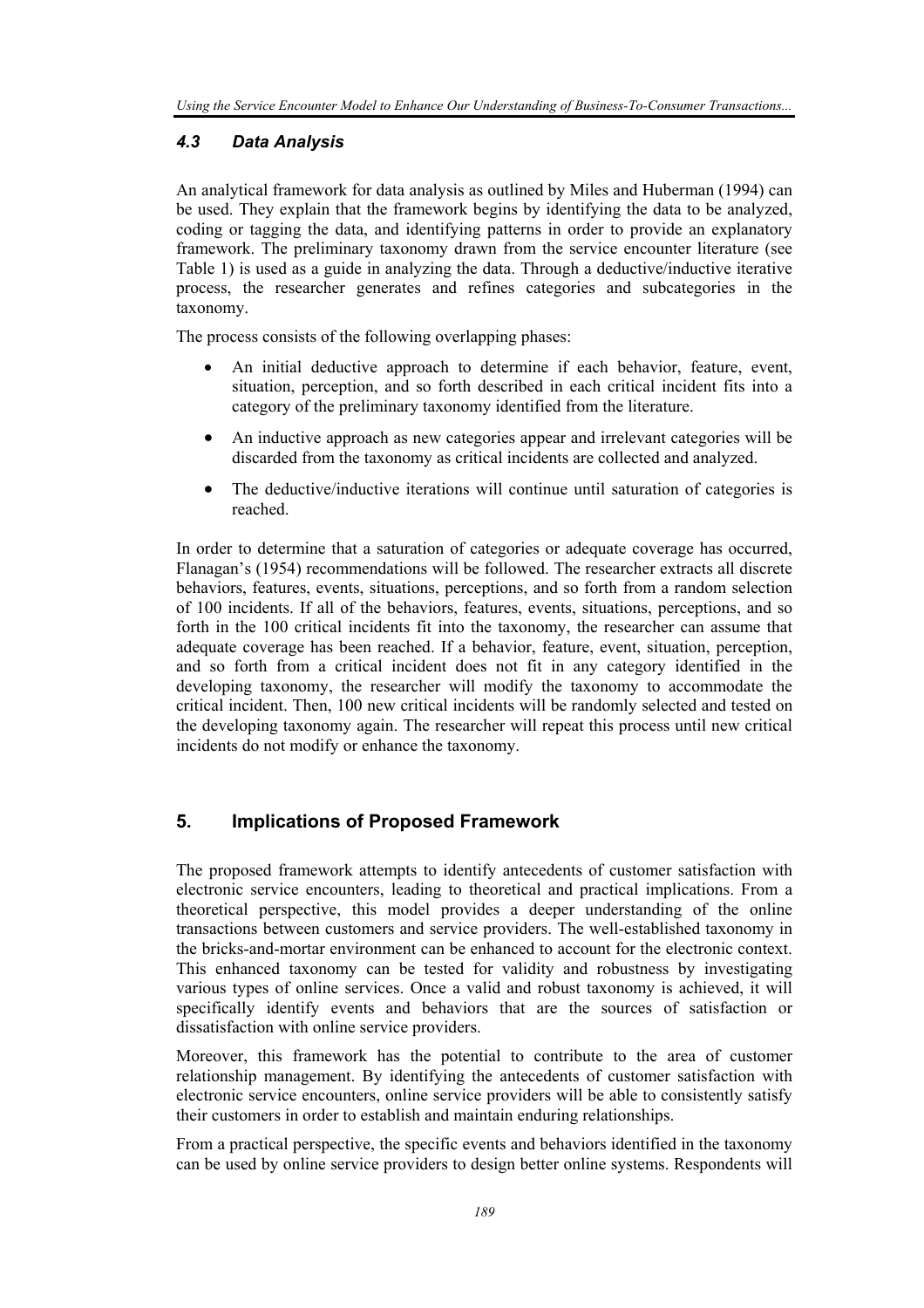describe desirable and undesirable features of a retailer's Web site. The online service provider can then improved their Web site to enhance customers' experience.

Furthermore, online service providers can implement appropriate procedures and policies capable of dealing with a variety of specific situations. Empirical studies (Bitner et al., 1990; Bitner et al., 1994; Mohr & Bitner, 1995), for example, have shown that unsatisfactory encounters due to service delivery failures can be transformed into satisfactory ones given the proper employee response. By implementing the proper policies and procedures to deal with these kinds of situations, employees can have the freedom to act in order to transform unsatisfactory encounters into satisfactory ones.

Online service providers will also be able to improve their employee training programs. Service providers may, for example, provide employees with hypothetical situations based on the taxonomy. These situations will allow employees to build the skills and knowledge necessary to deal with realistic scenarios and to take the necessary actions to satisfy their customers.

#### **References**

- Anderson, E., Fornell, C., & Lehmann, D. (1994). Customer satisfaction, market share and profitability: Findings from Sweeden. *Journal of Marketing, 58*, 53-66.
- Anderson, E., Fornell, C., & Rust, R. (1997). Customer satisfaction, productivity, and profitability: differences between goods and services. *Marketing Science, 16*(2), 129-145.
- Andersson, B.-E., & Nilsson, S.-g. (1964). Studies in the reliability and validity of the critical incident technique. *Journal of Applied Psychology, 48*(6), 398-403.
- Barnes, S., & Vidgen, R. (2001). An evaluation of cyber-bookshops: The WebQual method. *International Journal of Electronic Commerce, 6*, 6-25.
- Bearden, W., & Teel, J. (1983). Selected determinants of consumer satisfaction and complaints reports. *Journal of Marketing Research, 20*(February), 21-28.
- Bendtsen, P., Hensing, G., McKenzie, L., & Stridsman, A. (1999). Prescribing benzodiazepines: A critical incident study of a physician dilemma. *Social Science & Medicine, 49*(4), 459-467.
- Bernhardt, K., Donthu, N., & Kennett, P. (2000). A longitudinal analysis of satisfaction and profitability. *Journal of Business Research, 47*, 161-171.
- Bitner, M. J., Booms, B. H., & Mohr, L. A. (1994). Critical service encounters: The employee's viewpoint. *Journal of Marketing, 58*, 95-106.
- Bitner, M. J., Booms, B. H., & Tetreault, M. S. (1990). The service encounter: Diagnosing favorable and unfavorable incidents. *Journal of Marketing, 54*, 71- 84.
- Collier, D. A., & Meyer, S. M. (1998). A service positioning matrix. *International Journal of Operations & Production Management, 18*(12), 1223-1244.
- Cormack, D. (1983). *Psychiatric Nursing Described*.: Chuechill Livingstone.
- Curren, M., & Folkes, V. (1987). Attributional influences on consumers' desires to communicate about products. *Psychology and Marketing, 4*(Summer), 31-45.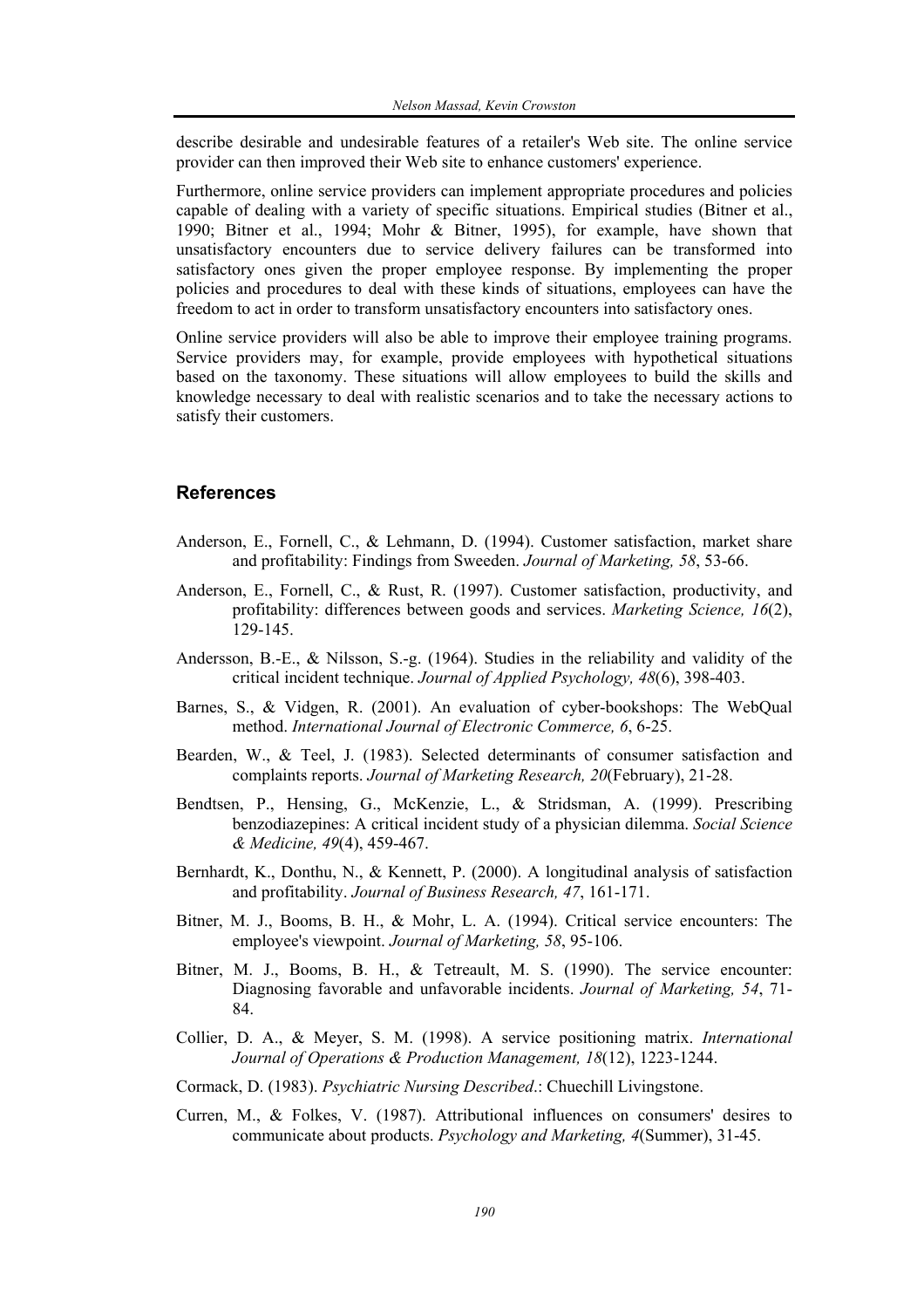- Cyberatlas. (1999). *Business-to-consumer e-commerce: \$380 billion by 2003*. Available: http://cyberatlas.internet.com/markets/retailing/article/0,1323,6061\_217471,00.ht ml [1999, October 13].
- Czepiel, J. (1990). Service encounters and service relationships: Implications for research. *Journal of Business Research, 20*(January), 13-21.
- Flanagan, J. C. (1954). The critical incident technique. *Psychological Bulletin, 51*(4), 327-355.
- Gremler, D., & Bitner, M. J. (1992). Classifying service encounter satisfaction across industries. In C. Allen & T. Madden & T. Shimp & R. Howell & G. Zinhan & D. Heisley & R. Semenik & P. Dickson & V. Zeithaml & R. Jenkins (Eds.), *Marketing Theory and Applications* (Vol. 3, pp. 111-118): AMA Winter Educators' Conference.
- Gronroos, C. (1990). *Services Management and Marketing: Managing the Moments of Truth in Service Competition*. Lexington, MA: Lexington Books.
- Grove, S., & Fisk, R. (1997). The impact of other customers on service experiences: A critical incident examination of "getting along". *Journal of Retailing, 73*, 63-85.
- Heckman, R., & Guskey, A. (1998). Sources of customer satisfaction and dissatisfaction with information technology help desks. *Journal of Market Focused Management, 3*, 59-91.
- Hensing, G., Timpka, T., & Alexanderson, K. (1997). Dilemmas in the daily work of social insurance officers. *Scandinavian Journal of Social Wellfare, 6*, 301-309.
- Hoffman, D., Novak, T., & Peralta, M. (1999). Building consumer trust online. *Communications of the ACM, 42*(4), 80-85.
- Housego, B., & Boldt, W. (1985). Critical incidents in the supervision of student teaching. *Alberta Journal of Educational Research, 31*(2), 113-124.
- Javenpaa, S. L., & Tractinsky, N. (1999). Consumer trust in an internet store: A crosscultural validation. *Journal of Computer-Mediated Communication, 5*(2).
- Johnson, L. J. (1999). *Critical Incidents in the Gaming Industry: Perceptions of Guests and Employees.* Unpublished doctoral dissertation, University of Nevada, Las Vegas.
- Kelley, S., Hoffman, D., & Davis, M. (1993). A typology of retail failures and recoveries. *Journal of Retailing, 69*(4), 429-452.
- Kenny, D., & Marshall, J. (2000). Contextual marketing: The real business of the Internet. *Harvard Business Review, 78*(6), 119-125.
- Laudon, K., & Traver, C. (2002). *E-Commerce: Business, Technology, Society*. New York: Addison Wesley.
- Li, H., Kuo, C., & Russell, M. G. (1999). The impact of perceived channel utilities, shopping orientations, and demographics on the consumer's online buying behavior. *Journal of Computer-Mediated Communication, 5*(2).
- Lohse, G. L., & Spiller, P. (1999). Internet retail store design: How the user interface influences traffic and sales. *Journal of Computer-Mediated Communication, 5*(2).
- Mallalieu, L. (1999). An examination of interpersonal influence in consumption and nonconsumption domains. *Advances in Consumer Research, 26*, 196-202.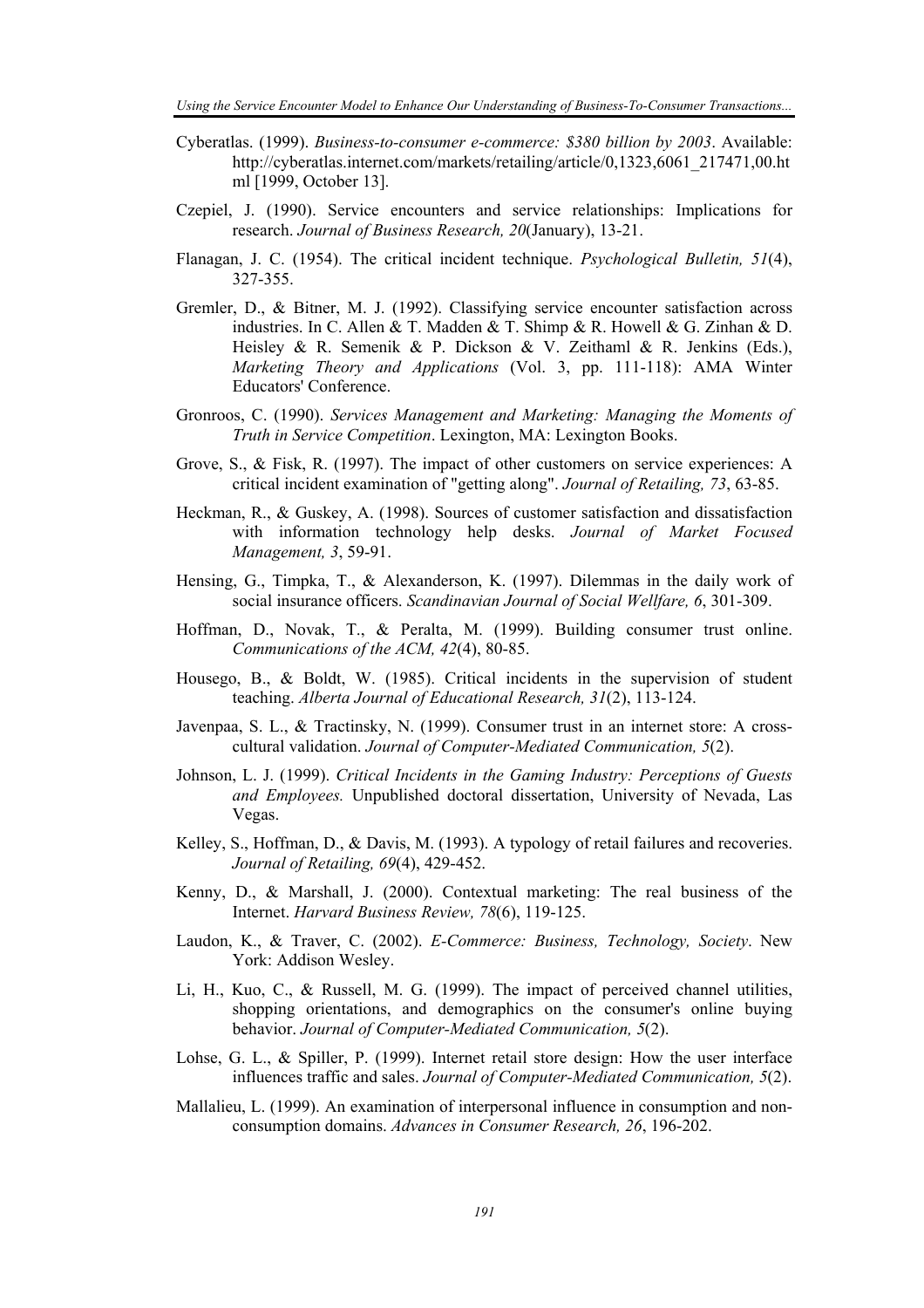- Meuter, M. L., Ostrom, A. L., Roundtree, R. I., & Bitner, M. J. (2000). Self-service technologies: Understanding customer satisfaction with technology-based service encounters. *Journal of Marketing, 64*(3), 50-64.
- Miles, M., & Huberman, A. (1994). *Qualitative Data Analysis*. CA: Sage.
- Mohr, L. A., & Bitner, M. J. (1995). The role of employee effort in satisfaction with service transactions. *Journal of Business Research, 32*, 239-252.
- Morgan, R., & Hunt, S. (1994). The commitment-trust theory of relationship marketing. *Journal of Marketing, 58*(July), 20-38.
- Newman, J., & Werbel, R. (1973). Multivariate analysis of brand loyalty for major household appliances. *Journal of Marketing Research, 10*(November), 404-409.
- Nyer, P. (1999). Cathartic complaining as a means of reducing consumer dissatisfaction. *Journal of Consumer Satisfaction, Dissatisfaction, and Complaining Behavior, 12*(15-25).
- Nyquist, J. D., & Booms, B. H. (1987). Measuring services value from the consumer perspective. In C. Surprenant (Ed.), *Add Value to Your Service* (pp. 13-16). San Diego, CA: American Marketing Association.
- Oliver, R. (1997). *Satisfaction: A Behavioral Perspective on the Consumer*. New York: McGraw-Hill, Inc.
- Oliver, R. (1999). Whence consumer loyalty? *Journal of Marketing, 63*, 33-44.
- Oliver, R., & Swan, J. (1989). Consumer perceptions of interpersonal equity and satisfaction in transactions: A field survey approach. *Journal of Marketing, 53*(April), 21-35.
- Piercy, F., Moon, S., & Bischof, G. (1994). Difficult journal article rejections among prolific family therapists: A qualitative critical incident study. *Journal of Marital and Family Therapy, 20*(3), 231-245.
- Placek, J., & Dodds, P. (1988). A critical incident study of preservice teachers beliefs about teaching success and nonsuccess. *Research Quarterly for Exercise and Sport, 59*(4), 351-358.
- Reichheld, F., & Schefter, P. (2000). E-Loyalty: Your secret weapon on the Web. *Harvard Business Review, 78*(4), 105-113.
- Reichheld, F., & Teal, T. (1996). *The Loyalty Effect*. Boston: Harvard Business School Press.
- Richins, M. (1983). Negative word-of-mouth by dissatisfied customers: A pilot study. *Journal of Retailing, 47*(Winter), 68-78.
- Ronan, W. W., & Lathan, G. P. (1974). The reliability and validity of the critical incident technique: A closer look. *Studies in Personnel Psychology, 6*(1), 53-64.
- Schmelzer, R., Schmelzer, C., Figler, R., & Brozo, W. (1987). Using the critical incident technique to determine the reasons for success and failure of university students. *Journal of College Student Development, 28*(3), 261-266.
- Sheth, J., & Parvatiyar, A. (1995). Relationship in consumer markets: Antecedents and consequences. *Journal of Academy of Marketing Science, 23*(4), 255-271.
- Shostack, L. (1985). Planning the service encounter. In J. Czepiel & M. Solomon & C. Surprenant (Eds.), *The Service Encounter* (pp. 243-254). Lexington, MA: Lexington Books.